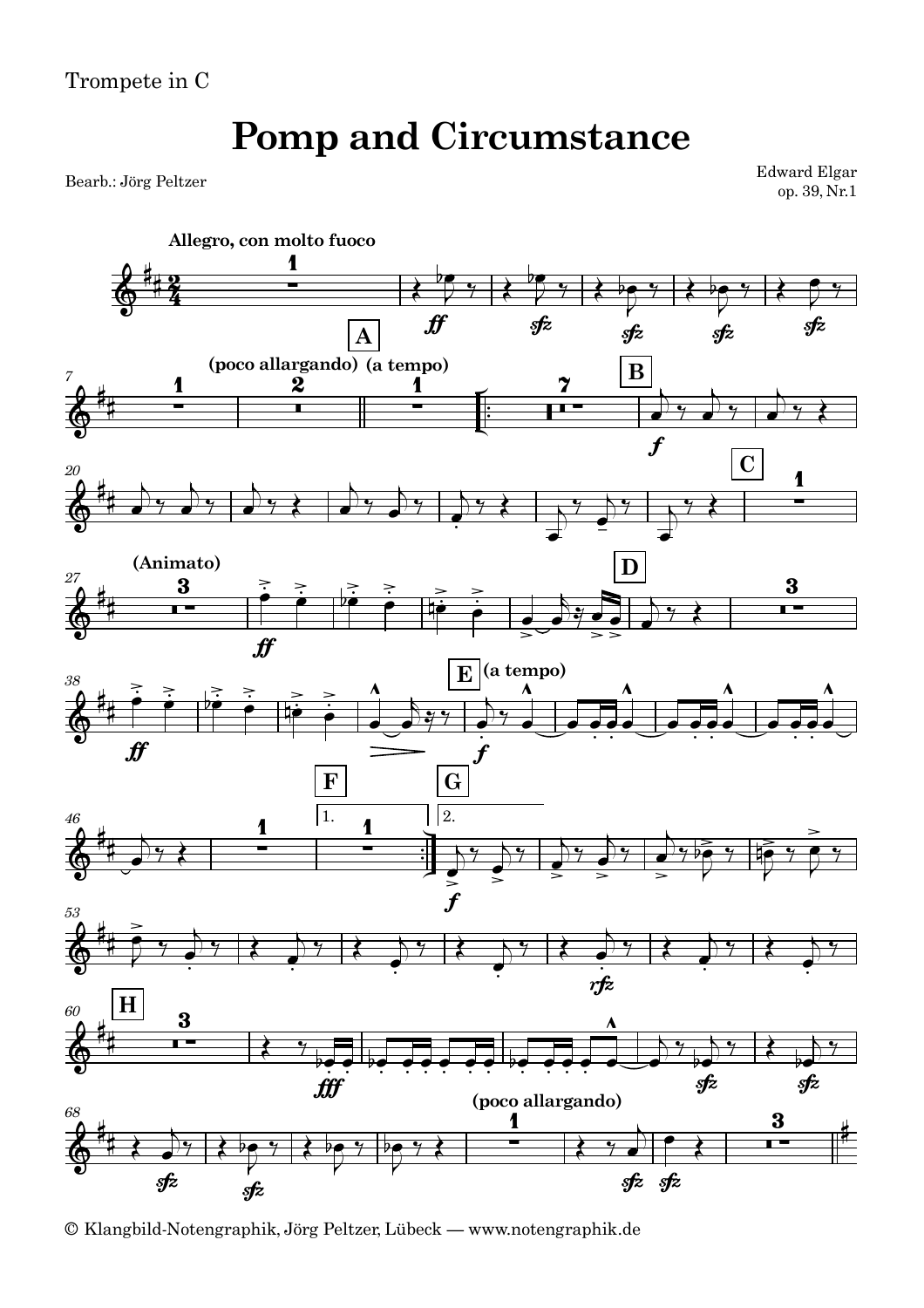2 Trompete in C